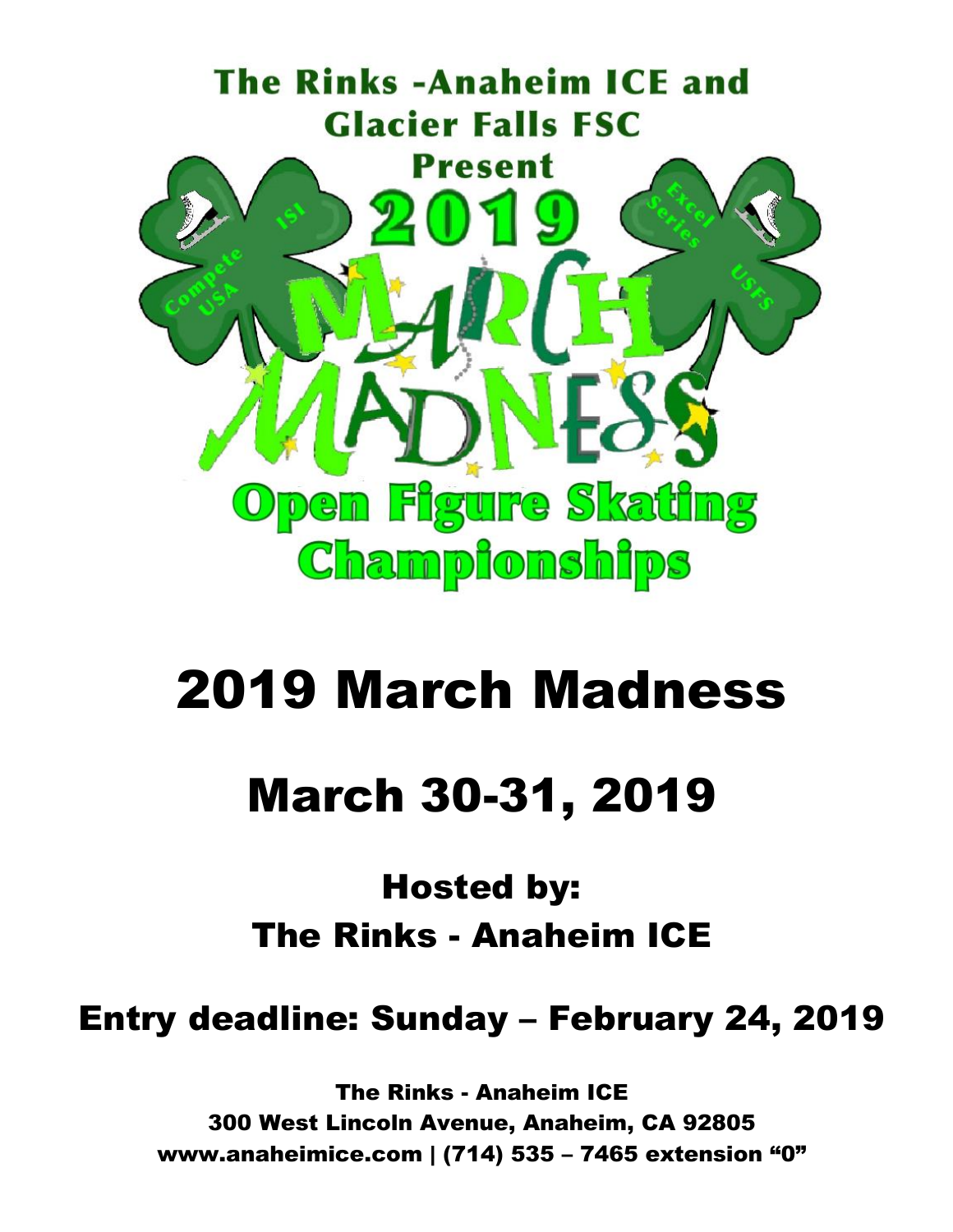### **Competition Information**

#### **Competition Dates:**

Saturday, March 30, 2019 and Sunday, March 31, 2019

#### **Rink Address:**

The Rinks - Anaheim ICE 300 West Lincoln Avenue Anaheim, CA 92805

#### **Competition Director and Registrar:**

Christopher Pottenger cpottenger@therinks.com

#### **Entries and Entry Fees:**

All applications must be completed online at [http://comp.entryeeze.com/Home.aspx?cid=654.](http://comp.entryeeze.com/Home.aspx?cid=654) The entry fees for the 2019 March Madness are as follows:

#### **Tot 1 through Freestyle 10 Level Events:**

First Event: \$65 Additional Events: \$40 per event - (Duet is charged \$40 per skater)

#### **Team, Ensemble, Group, and Family Events (3 or more skaters):**

\$25 per competitor

#### **Theater / Production Team Events (8 or more skaters):**

\$175 per team, plus \$10 per competitor

#### **Entry Deadline:**

Sunday, February 24, 2019 at midnight. Late entries will be taken from Monday, February 25, 2019 through Wednesday, February 27, 2019 with a \$15 late fee and from Thursday, February 28, 2019 through Friday, March 1, 2019 with a \$30 late fee.

#### **Refund Policy:**

Entry fees, minus the online processing fee, can only be refunded prior to the close of entries on Sunday, February 24, 2019. Entry fees will not be refunded after the close of entries on Sunday, February 24, 2019 for any reason, unless the competition is canceled. Contested credit card charges will be assessed a \$25 fee. Payment of the fee will be required before the skater or skaters are allowed to participate in practice ice or events. There are no refunds for medical withdrawals.

#### **Parking:**

Please utilize the parking structure located at the south east corner of the arena. Parking tickets from this structure will be validated in the arena for FREE PARKING for the entire day. Street parking is limited to 2 hours and is heavily monitored by local law enforcement.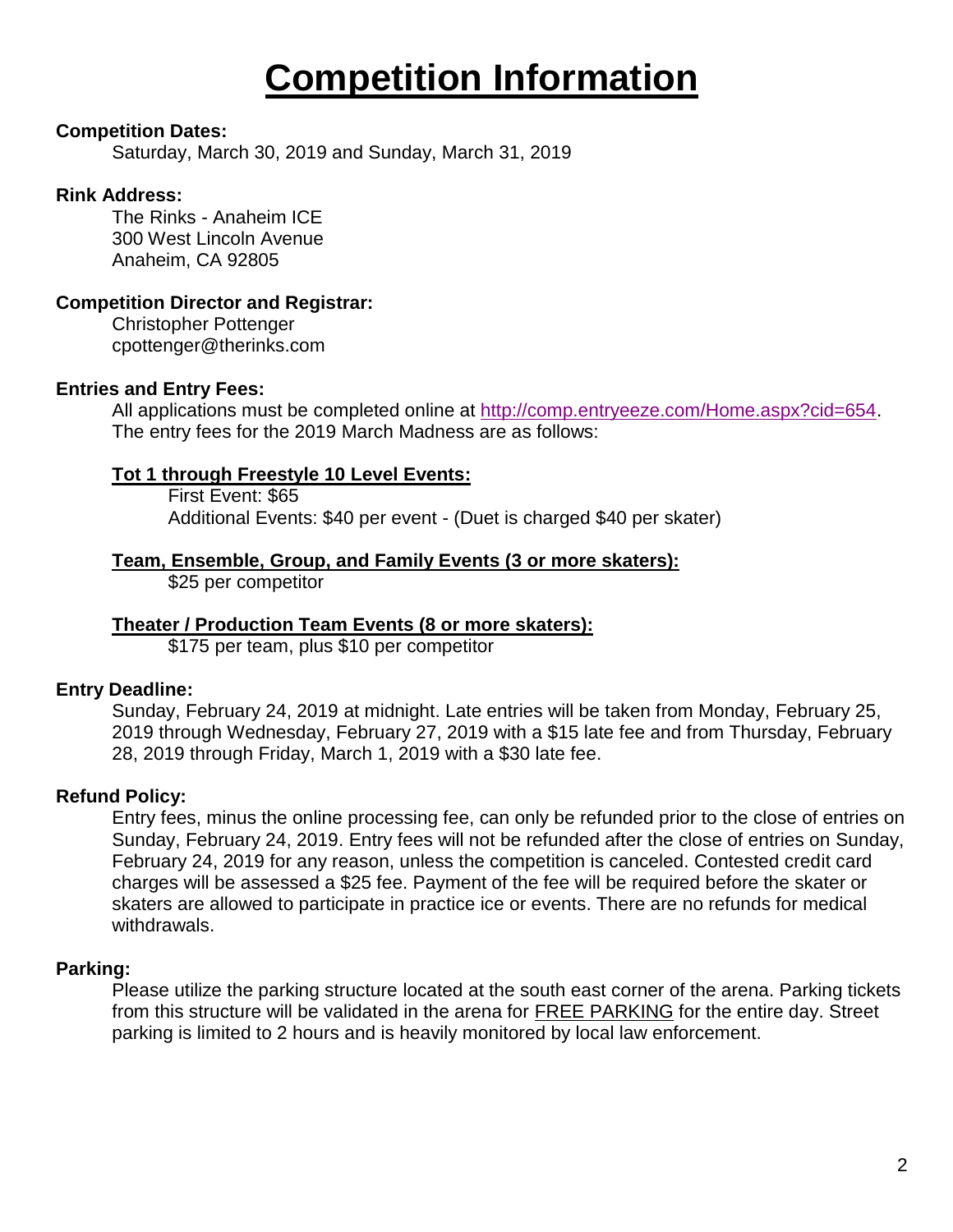#### **Awards:**

Medals will be presented for all competitors. Awards will be presented upon the posting of each individual event, upstairs in the NHL Rink. Any competitors who are not present during the awards presentation are welcome to pick up their awards the following week in The Rinks - Anaheim ICE Program Office.

#### **Practice Ice (Individual Events):**

Practice ice is sold online at<http://comp.entryeeze.com/Home.aspx?cid=654> after the schedule is finalized and released. Practice ice will be offered in 20 minute sessions for solo events, with a maximum of 20 skaters per session. No music will be played and no props will be allowed on practice ice sessions. The practice ice price is \$18 for a 20 minute session. Practice ice is nonrefundable and cannot be transferred, waitlisted, or sold to another skater.

#### **Off-Ice Warm-Up Area:**

There are two off-ice warm-up areas available to the skaters and teams. The first area is the lower level of the parking structure to the east of the arena. The second area is the open plaza in the front of the arena. These areas will allow several skaters and teams to be able to practice and warm-up at the same time.

#### **Schedule of Events:**

All individual events will be held on two surfaces (both the NHL Rink and Olympic Rink) on Saturday, March 30, 2019 and Sunday, March 31, 2019. This schedule is tentative and subject to change based upon entries. A preliminary and final competition and practice ice schedule will be posted on The Rinks - Anaheim ICE and EntryEeze website as soon as available.

#### **Registration:**

All skaters are to check in at the registration desk **at least 45 minutes prior** to their scheduled event. If the competition is running ahead of schedule, an event may begin up to 15 minutes earlier than its scheduled time.

#### **Music:**

Online music submission is the ONLY acceptable method to submit program music. After you have paid for your events, the system will prompt you to upload your music for each event that requires music. If your music is not available at that time, you can logout of your account and return later to upload your music by going to the "Competition" tab and then selecting "My Music." Please be sure you are uploading the correct music for the correct event segment.

#### Deadline for uploading music is Sunday, March 10, 2019.

The uploaded program music MUST conform to the following specifications:

- Programs per file: One [1] Only one piece of competition program music (e.g. Free Skate) per file is allowed.
- File Format: mp3 The uploaded file music must be an mp3 file (MPEG-1 or MPEG-2 Audio Layer III). Simply changing the file extension to "mp3" from another file format is not acceptable.
- Bit Rate: 192 kbps is requested (bit rates between 128 and 320 kbps will be accepted).
- Maximum file size: 10 MB
- Maximum run time: Five [5 minutes]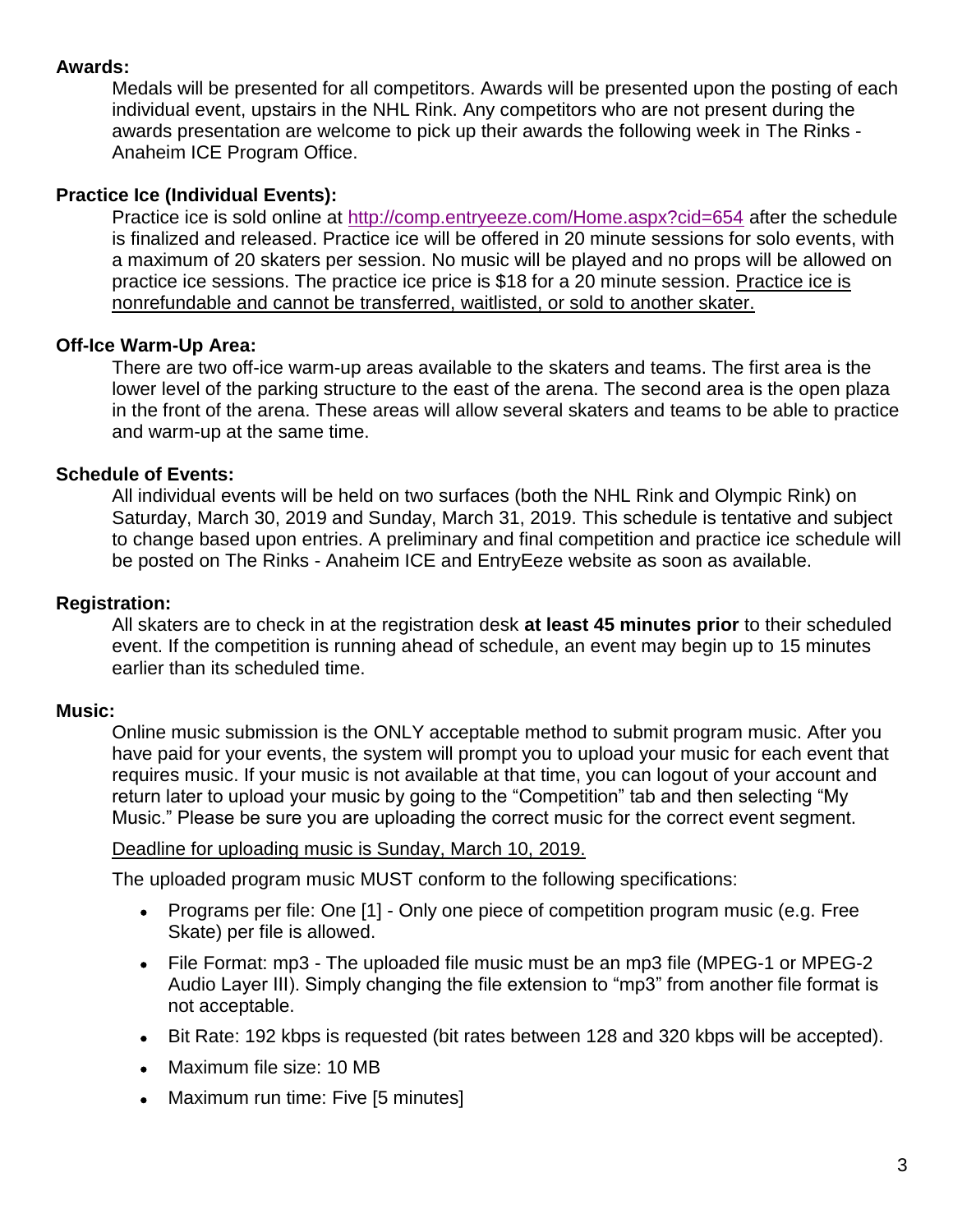- ID3 Metadata [tags]: None The Chief Music Coordinator strongly recommends that mp3 files DO NOT contain any ID3 metadata, commonly called tags. This is especially true of any embedded images such as album cover art, picture of the skater, etc. Please, NO EMBEDDED IMAGES!
- Maximum leader: Two [2] seconds] The leader is the silence between the start of the track and the actual start of the program music. The Chief Music Coordinator recommends that there be NO leader.
- Maximum trailer: Two [2] seconds] The trailer is the silence between the end of the program music and the end of the actual track. The Chief Music Coordinator recommends that there be NO trailer.

#### **Backup Music at Event (CDs):**

In addition to submitting the music online, all competitors/teams must also have at least one [1] backup copy of their competition music on CD, AT RINKSIDE, during the actual competition event or official practice. CDs must meet the following requirements:

- In standard Audio CD format (Compact Disc Digital Audio). Other formats, including mp3 are NOT acceptable.
- Lead in time (time before the music begins) on CDs may not exceed two [2] seconds.
- Due to the compatibility and reliability reasons, music may NOT be submitted on rerecordable "CD-RW" discs. PLEASE, no CD-RWs!

The LOC, competition officials, and volunteers exercise reasonable care when handling CDs. However, they are not responsible for damage to or loss of any CDs. The LOC is not responsible for CDs not picked up by the end of the competition. Those CDs will be destroyed.

#### **Penalty for Incorrect Music or Failure to Upload Music:**

The LOC will assess each competitor/team an additional charge of \$10 per event segment if the competitor/team: 1) fails to submit their music prior to the close of online music submission, 2) submits files that do not follow the specifications above, or 3) uploads the incorrect music for a given event segment (e.g. uploads short program music instead of the free skate). The competitor/teams will not receive their credentials at registration until they pay the penalty fee and turn in their music on CD, conforming to the requirements above.

#### **Entry Verification / Coach Approval / Entry Change Fee:**

The information on the entry must be accurate and complete. Coaches must either approve the entries that have been entered or send back a message correcting the entry prior to Friday, March 1, 2019. There will be no charge for any changes that are necessary prior to this deadline. There will be a \$10 fee for any changes made to your original entry form after Friday, March 1, 2019.

#### **Critiques:**

Critiques will not be offered for any events.

#### **Judging:**

The judges for all events will be seated in the hockey team area on the opposite side of the stands.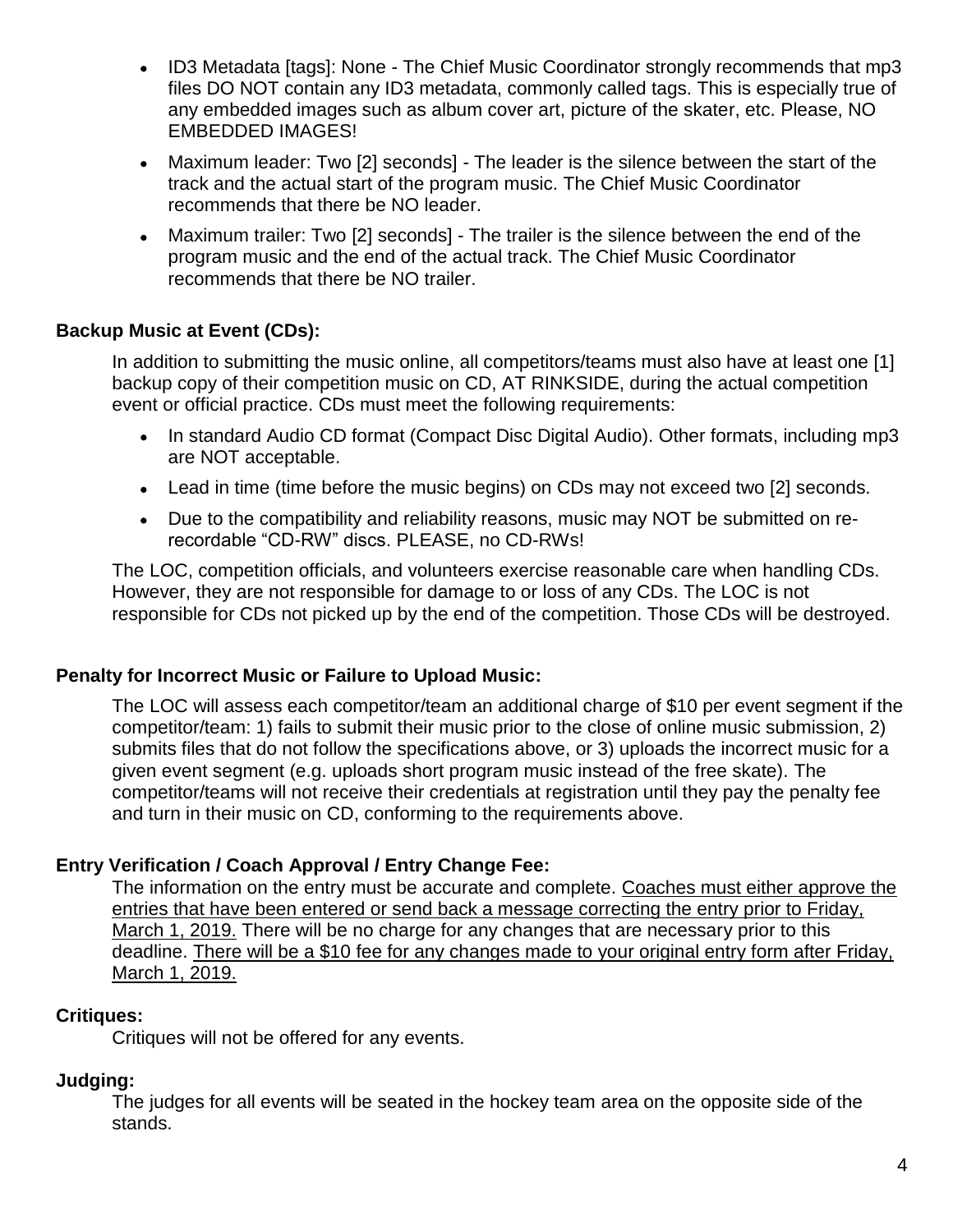#### **Rink Size:**

The NHL Rink ice surface is 200' x 85' with rounded corners. The Olympic Rink ice surface is 200' x 100' with rounded corners. Competition events will be held on both rinks.

#### **Admission Fee:**

There will be NO SPECTATOR ADMISSION FEE for any events. We welcome all spectators to come support their family and friends.

#### **Security:**

The Local Organizing Committee, The Rinks - Anaheim ICE, and the competition officials reserve the right to eject any persons on the premises who violate competition rules, codes of conduct, or present any perceivable threat to safety of persons at the event.

#### **Photography / Videography:**

Videos, action photography, and podium shot photography of the event will be available for purchase from a professional video and photography company. The competition committee reserves the right to restrict personal videotaping to your skater only. Personal cameras will be permitted in the bleachers only and may not be plugged into arena outlets. Videotaping for personal profit is not allowed.

#### **Food:**

There is a full service snack bar located in The Rinks - Anaheim ICE lobby, as well as a full service bar and grill located upstairs. There are also several fast food restaurants within walking distance of the arena.

#### **Endorsement and Eligibility Rules for Participants:**

This competition is endorsed by the Ice Sports Industry (ISI). All skaters entering this competition must be registered individual members of ISI and have their tests registered at the level in which they wish to compete. All competitors must represent a current ISI Administrative member. Skaters are expected to compete at their true ability and to uphold high ethical standards.

#### **Rules:**

The competition will be conducted in accordance with the guidelines contained in the 2018 Edition ISI Handbook, with current 2018 ISI Competition Revisions.

#### **Locker Rooms and Changing Areas:**

Please click here to review the [Locker Rooms and Changing Area policy.](http://www.usfigureskating.org/content/Locker%20Room%20and%20Changing%20Area.pdf) More detailed information can be found in the [SafeSport Handbook.](http://www.usfigureskating.org/content/safesport%20handbook.pdf)

#### **ISI Professional Member Judging Requirement:**

All coaches with competitors in our event must be a current ISI Professional Member. In fairness to the competitors, all Professional members (Instructors), with students competing in this competition, must do their part in judging an appropriate number of events. Please see the 2018 Edition ISI Handbook for guidelines. Only coaches who have signed up to judge will be permitted to assist skaters onto the ice during their event(s). All Professional Memberships and judge certifications will be verified by the ISI. There will be a hospitality room open to all participating judges.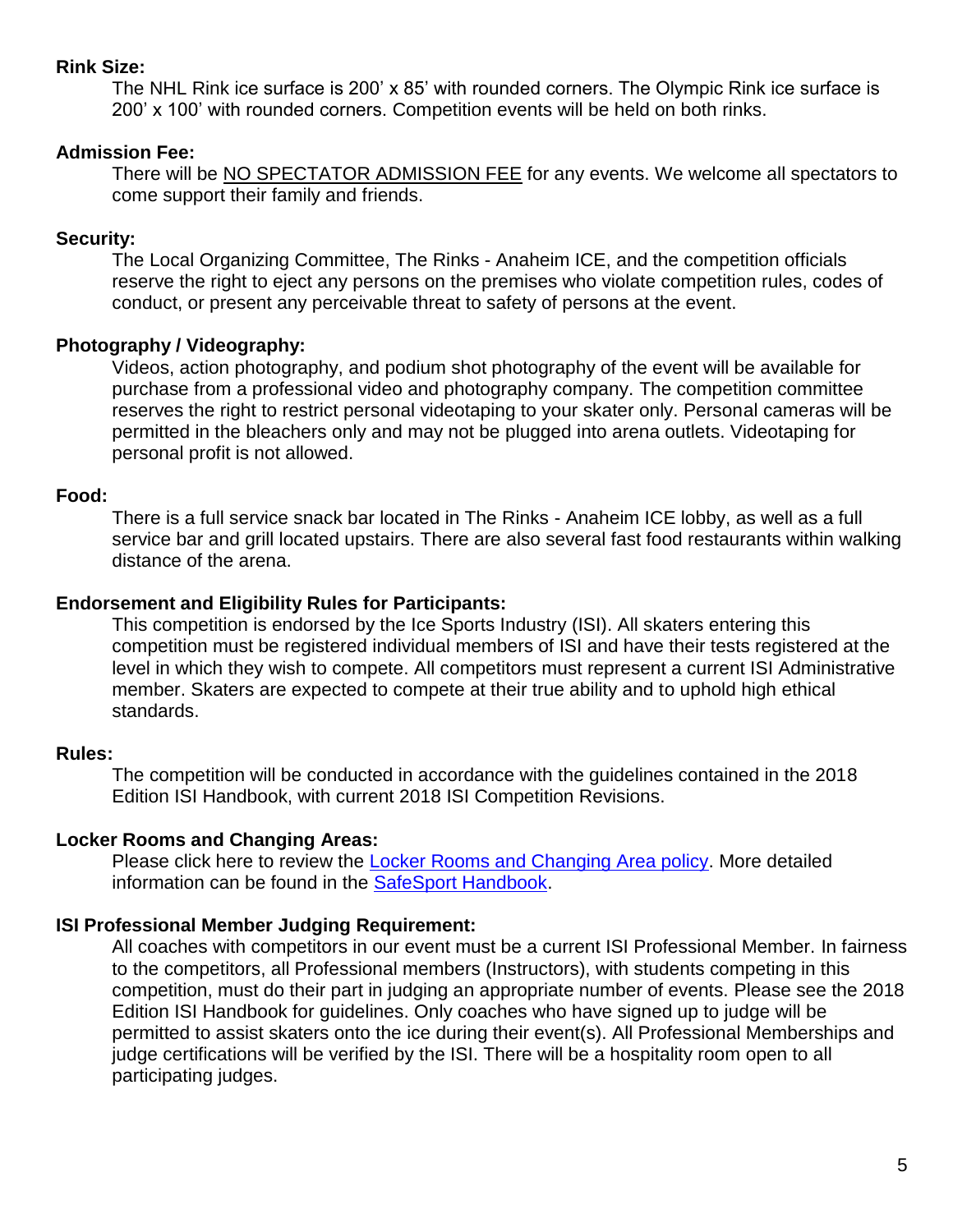#### **Accounting Review:**

Only ISI Professional Members can make accounting review requests to the Competition Director. Judges' scores are considered final. A review is simply a verification of these scores. There will be a \$50 fee for all reviews. If an error is found, the fee will be refunded. Video tapes will not be permitted to review an event in question, as this is only a verification of scores.

#### **Judges Sign-Up Genius:**

The Judge's Sign-Up Genius will be emailed to all coaches with competitors in the event.

#### **Liability:**

Ice Sports Industry and The Rinks - Anaheim ICE accept no responsibility for injury or damage sustained by any participant in this competition.



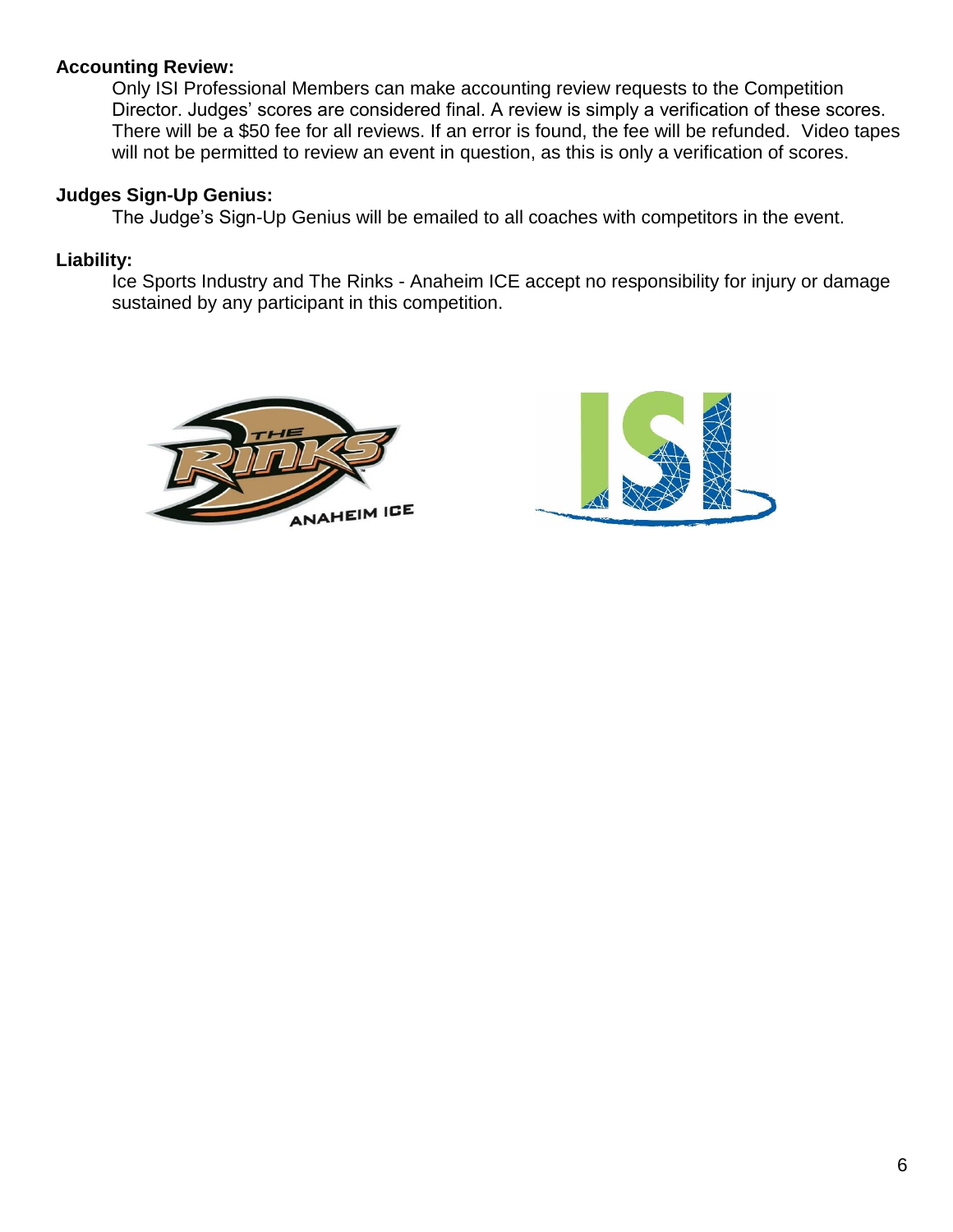## **ISI Competition Events**

#### **Events are offered to all ages - Tots through Adults**

DELTA SOLO SPOTLIGHT OPEN FREESTYLE

PRE-ALPHA STROKING PRODUCTION TEAM ALPHA SPECIAL SKATER 1-10 ENSEMBLE TEAM GAMMA FOOTWORK 1-10 PAIRS 1-10 FREESTYLE 1-10 COUPLES SPOTLIGHT

TOT 1-4 SOLO COMPULSORIES THEATER PRODUCTION TEAM BETA ARTISTIC ARTISTIC ARTISTIC ARTISTIC ARTISTIC ARTISTIC ARTISTIC ARTISTIC ARTISTIC ARTISTIC ARTISTIC ARTISTIC ARTISTIC ARTISTIC ARTISTIC ARTISTIC ARTISTIC ARTISTIC ARTISTIC ARTISTIC ARTISTIC ARTISTIC ARTISTIC ARTISTIC A

#### **TOT 1-4:**

Tot skaters (age 6 and under as of March 30, 2019) will perform a routine with music. They should only perform the required maneuvers from their test level. Additional maneuvers should not be included and will not be judged. 2-foot and/or 1-foot snowplow stops are permitted in Tot events. All Tot competitors must have their test registered with ISI to enter Tot competition events. Duration: 1 minute

#### **PRE-ALPHA THROUGH DELTA:**

Skaters perform a routine to music that emphasizes the required test level maneuvers from Pre-Alpha through Delta. Depending on each test level requirement, specific skating skills must be performed. All skaters must pass the Pre-Alpha – Delta test to compete in this event. Skaters must include one maneuver from Freestyle 1 in their program. Duration: 1 minute

#### **FREESTYLE 1-10:**

A program performed to music with emphasis on the required test level maneuvers from the skater's current Freestyle level. Various skills are required, depending on the test level. All skaters must pass freestyle test level to compete in this event.

#### **OPEN FREESTYLE – Bronze, Silver, Gold, & Platinum:**

There are no required maneuvers for the Open Freestyle events and any spin can be performed at any level, but all skaters and coaches should carefully check the maneuver limitations for all levels. The program should be well-balanced including jumps, spins, connecting moves, gliding maneuvers, etc. Skaters who have passed the traditional ISI Freestyle 1-10 tests are not required to take any additional test to compete at the equivalent level of Open Freestyle events. Any USFS skaters who have not passed any previous ISI Freestyle tests must take the equivalent Open Freestyle test.

#### **PAIRS 1-10:**

Together two skaters perform a choreographed routine to music. This program should include all the required maneuvers from their current Pair test level. The event is similar to Couples. However, unlike Couples, Pairs includes pair lifts and pair spins. Both skaters must pass the required Pair Test to compete in this event.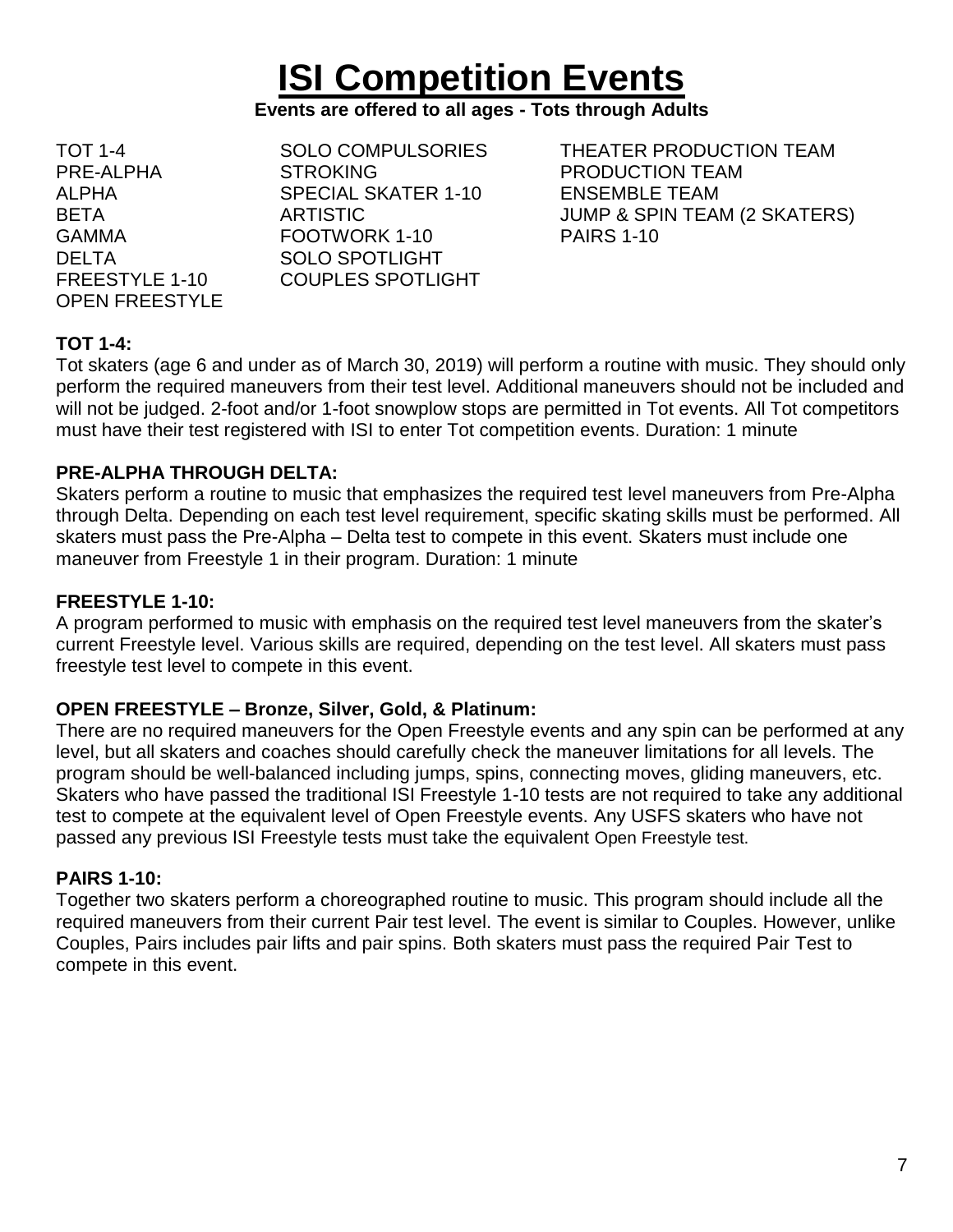#### **SOLO COMPULSORIES:**

Skaters are to perform only the three maneuvers below in any order with a minimum of connecting steps. Each maneuver may only be attempted one time. Additional maneuvers, such as any jump, spin, or gliding maneuver from a test level or any uncaptured move are not allowed. There is a 1 minute time limit for all levels. Skaters will use the full ice surface for their compulsory routines. Please Note: There should be no penalty given for the quantity of swizzles, stroking or crossovers in the Pre-Alpha, Alpha and Beta levels. Only the quality of these required maneuvers should be comparatively judged.

#### **Selected Solo Compulsory Maneuvers**

- Tot 1: Fall down & Get Up / Standstill Marching / Marching While Moving
- Tot 2: Two Foot Jump / Single Swizzle / Beginning Two Foot Glide
- Tot 3: Push and Glide Stroking / Dip / Forward Swizzle
- Tot 4: Backward Swizzle / Two Foot or One Foot Snowplow Stop / Backward Wiggle
- PRE-ALPHA:Forward Swizzles / Left One Foot Glide / Backward Swizzles
- ALPHA: Forward Stroking / Right over Left Forward Crossovers / One Foot Snowplow Stop
- BETA: Backward Stroking / Right over Left Backward Crossovers / Right T-Stop
- GAMMA: RFO Three Turn / LFI Mohawk Combo / Hockey Stop
- DELTA: Lunge / RFI Three Turn / Bunny Hop
- FS 1: ½ Flip / 2-foot spin / Forward Arabesque
- FS 2: Ballet Jump / 1-foot spin / Waltz Jump-tap toe- ½ Flip Sequence
- FS 3: Salchow Jump / Change Foot Spin / Backward Pivot
- FS 4: Flip jump / Sit Spin / Loop jump
- FS 5: Camel- Sit-upright Spin / Axel / Lutz Jump
- FS 6: Double Salchow / Choice spin (Cross-foot/Layback/Sit-Change-Sit) / Split Jump
- FS 7: 1-Foot Axel-Quarter Flip-Axel Sequence/ Flying Camel spin / Double Toe Loop jump
- FS 8: Double Loop jump / Camel-jump Camel spin / Split Lutz
- FS 9: Double Lutz jump / Flying Camel into Jump Sit spin / Axel-Double Loop jump combination
- FS 10: Double Axel-Double Toe Loop jump combination / Death Drop / Three Arabian Cartwheel or Butterfly jumps

#### **STROKING:**

Skaters compete together in groups wearing colored numbers for easy identification by the Judges. They do only forward stroking in both directions and are judged on posture and correct stroking technique. Crossovers are optional at the end of the rink, but not required and not judged. This is the very basic skill of skating.

#### **SPECIAL SKATER 1-10:**

This category is open to skaters of all ages with physical or mental disabilities. Skaters will perform a program to music for 1 minute that includes all of the compulsory maneuvers from their test level. Skaters will be grouped by age, gender, and disability classification. The Special Skater event is based on the ISI Special Skater test levels 1-10. These tests must be registered with the ISI national office.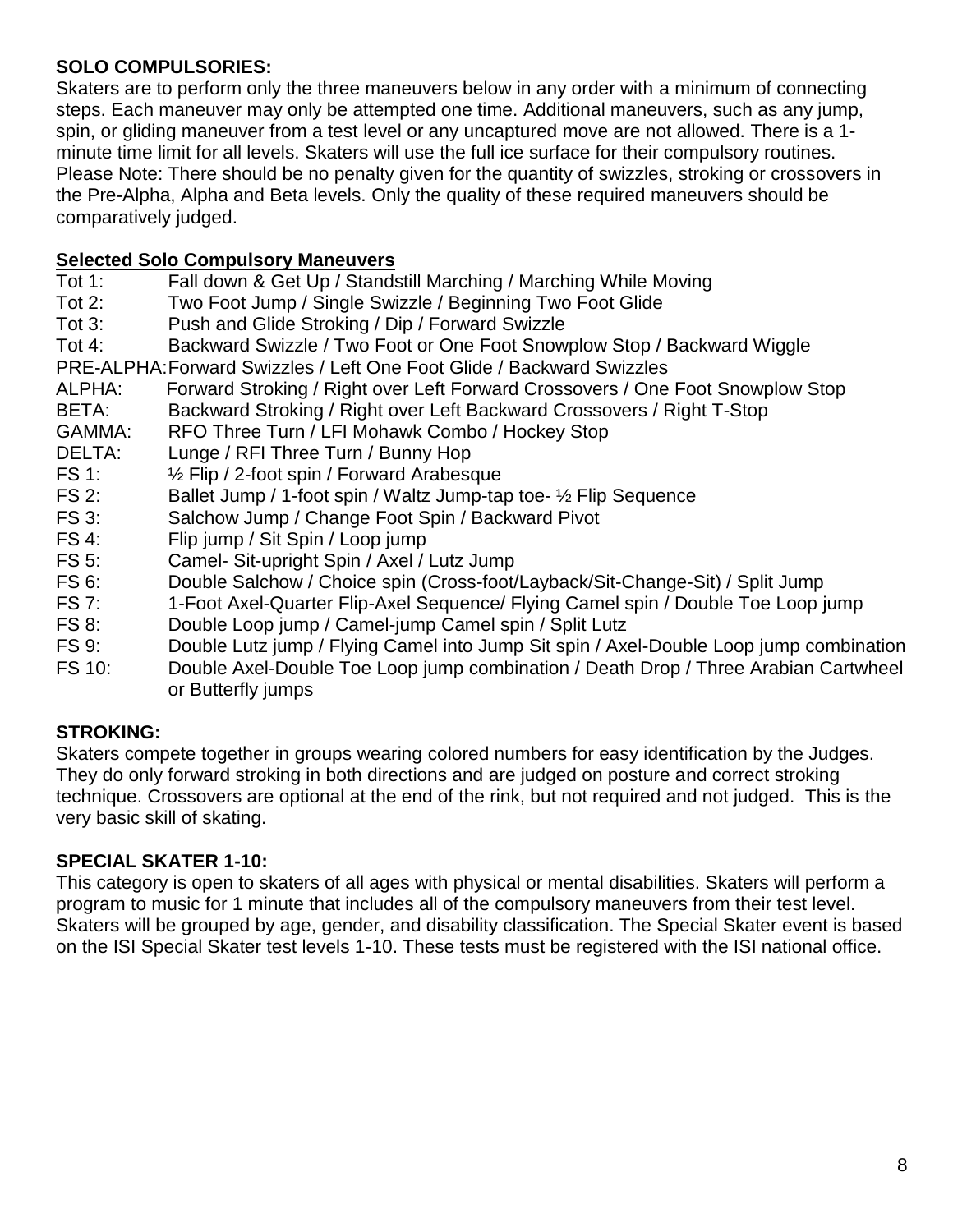#### **ARTISTIC (Freestyle 1-10 Levels):**

Skaters perform a program to music with emphasis on strong edges, flow, choreography, innovative moves and musical interpretation. There is no score for technical ability in this event. Event level is based on skater's freestyle test level. **Props are not permitted in this event.**

| <b>Levels</b>           | <b>Maneuver Limitations</b> | <b>Duration</b> |
|-------------------------|-----------------------------|-----------------|
| Freestyle 1-3/Bronze    | FS 4 and below              | 1.5 minutes     |
| Freestyle 4-5/Silver    | FS 6 and below              | 1.5 minutes     |
| Freestyle 6-7/Gold      | Any maneuvers               | 2 minutes       |
| Freestyle 8-10/Platinum | Any maneuvers               | 2 minutes       |

#### **FOOTWORK 1-10:**

Freestyle Skaters perform a one-minute program to music using various turns and connecting steps with limited jumps or spins. Skaters are judged on correct turns & edges as well as flow, variety of moves and choreography. Duration: 1 minute

#### **SOLO SPOTLIGHT (Light Entertainment, Dramatic, and Character):**

This is an entertaining and "fun" routine that emphasizes the skater's acting ability and not technical skating skills. There is no score for technical merit in this event. The skater must pass a test for Tots, Pre-Alpha-Delta or Freestyle to determine the spotlight event level. Props, if used, are limited to those which the skater can hand-carry or push onto the ice (themselves) in one 30 second trip. Before bringing props into the facility, spotlight skaters must report to the registration desk to receive important information concerning prop storage. Props may not be left in the lobby area and must be removed immediately after the event. The Rinks - Anaheim ICE is not responsible for props left in the facility. Skaters will be divided into 3 different categories as indicated by the appropriate box on your entry form.

Spotlight events are divided into three categories listed below. Please mark the correct category on your entry form.

- a) CHARACTER A famous or easily identifiable character.
- b) DRAMATIC A theatrical performance that sets a mood and evokes an emotional response.
- c) LIGHT ENTERTAINMENT An entertaining or light-hearted performance.

| <b>Levels</b>           | <b>Maneuver Limitations</b> | <b>Duration</b> |
|-------------------------|-----------------------------|-----------------|
| Tot & Pre-Alpha - Delta | FS 1 and below              | 1 minutes       |
| Freestyle 1-3/Bronze    | FS 4 and below              | 1.5 minutes     |
| Freestyle 4-5/Silver    | FS 6 and below              | 1.5 minutes     |
| Freestyle 6-7/Gold      | Any maneuvers               | 2 minutes       |
| Freestyle 8-10/Platinum | Any maneuvers               | 2 minutes       |

#### **COUPLES SPOTLIGHT:**

Two skaters together perform a routine that is entertaining, emotional, or a portrayal of characters using costumes and props (optional).

| <b>Event</b>  | <b>Levels</b>            | <b>Maneuver Limitations</b> | <b>Duration</b> |
|---------------|--------------------------|-----------------------------|-----------------|
| Low           | Tots and Pre-Alpha-Delta | FS 1 and below              | 1 minute        |
| <b>Bronze</b> | Freestyle 1-3/Bronze     | FS 4 and below              | 1.5 minutes     |
| Silver        | Freestyle 4-5/Silver     | FS 6 and below              | 1.5 minutes     |
| Gold          | Freestyle 6-7/Gold       | Any maneuvers               | 2 minutes       |
| Platinum      | Freestyle 8-10/Platinum  | Any maneuvers               | 2 minutes       |